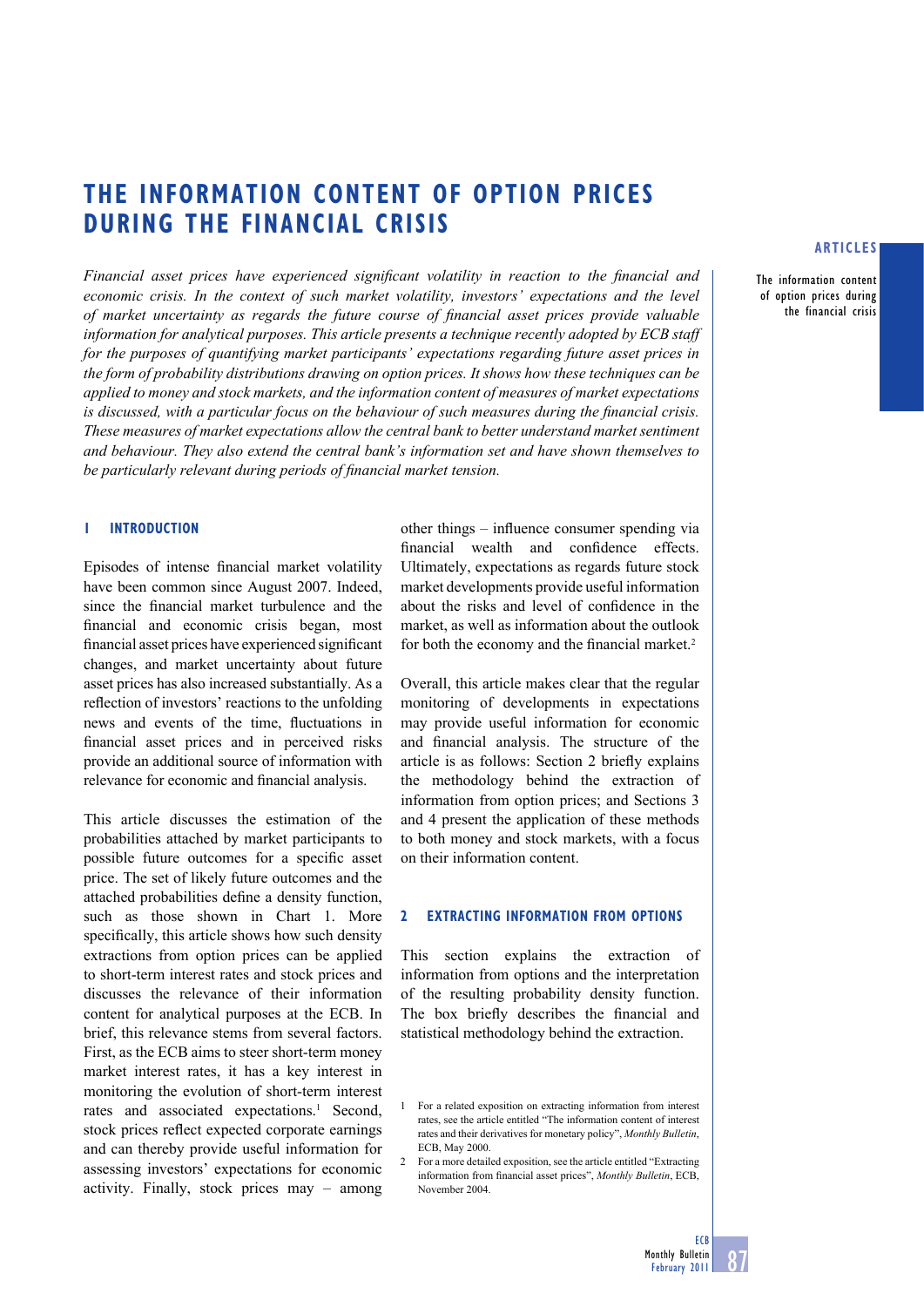### **AN OVERVIEW OF FINANCIAL AND STATISTICAL TERMINOLOGY**

### **Futures and options on futures**

Derivative instruments – and in particular the options on futures selected for this article – are appropriate financial market instruments from which to extract measures of uncertainty and their distribution around central market expectations. This box briefly describes the main features of both futures contracts and options on futures contracts. In addition, this box defines the statistical indicators that are used in the article to extract measures of uncertainty.

A futures contract is a standardised contract between two parties who agree, respectively, to buy and sell a fixed quantity of a specified asset of standardised quality on a predetermined date and at a pre-agreed price (known as the "futures price"). Such contracts are traded on futures exchanges. In the case of the three-month EURIBOR and the Dow Jones EURO STOXX 50, these contracts are traded on Euronext and Eurex respectively.<sup>1</sup> The pre-agreed delivery price is set in such a way that the initial value of the futures contract is zero and the corresponding delivery price is the futures price.

An option on a futures contract is an instrument that entitles – but does not oblige – its owner to buy or sell a particular futures contract at a specific price on or before a certain expiry date. There are two types of option on futures contracts: a "call option" gives the holder the right to acquire a given futures contract, whereas a "put option" grants the holder the right to sell it. The seller of the option therefore agrees to either sell a certain futures contract (in the case of a call option) or buy it (in the case of a put option), at a specific price, should the owner of the option decide to exercise it.

### **Estimating implied densities**

This paragraph briefly explains how implied densities can be estimated using observable market prices for options and futures contracts. While a number of different techniques exist for estimating implied densities, here we concentrate on the method used to obtain the implied densities presented in this article. Black and Scholes defined the price of a European call option at time *t* as:

$$
C(F_r, K, \tau) - e^{-r\tau} \int_{k}^{\infty} f(F_r)(F_r - K) dF_r
$$

where *C* is the call function, *K* is the option's strike price, *r* is the risk-free rate,  $F<sub>t</sub>$  is the value of the underlying future at time *t* and  $f(F_T)$  is the implied density which describes the possible outcomes for the underlying future at time *T*. The option's time to maturity *τ* is equal to  $T - t$ . In practice, the task of estimating an implied density amounts to the estimation of a twicedifferentiable call price function, as explained by Breeden and Litzenberger (1978)<sup>2</sup>. However, this cannot be applied directly, because we only observe option prices for a discrete set of strike prices,

### **Box**



<sup>1</sup> Euronext NV is a pan-European stock exchange with headquarters in Amsterdam and subsidiaries in Belgium, France, the Netherlands, Portugal and the United Kingdom. Eurex is a derivatives exchange and is jointly operated by Deutsche Börse AG and SIX Swiss Exchange. It is based in Frankfurt am Main and has representative offices around the world.

<sup>2</sup> Breeden, D. and Litzenberger, R., "Prices of state-contingent claims implicit in option prices", *Journal of Business*, Vol. 51, No 4, 1978, pp. 621-651.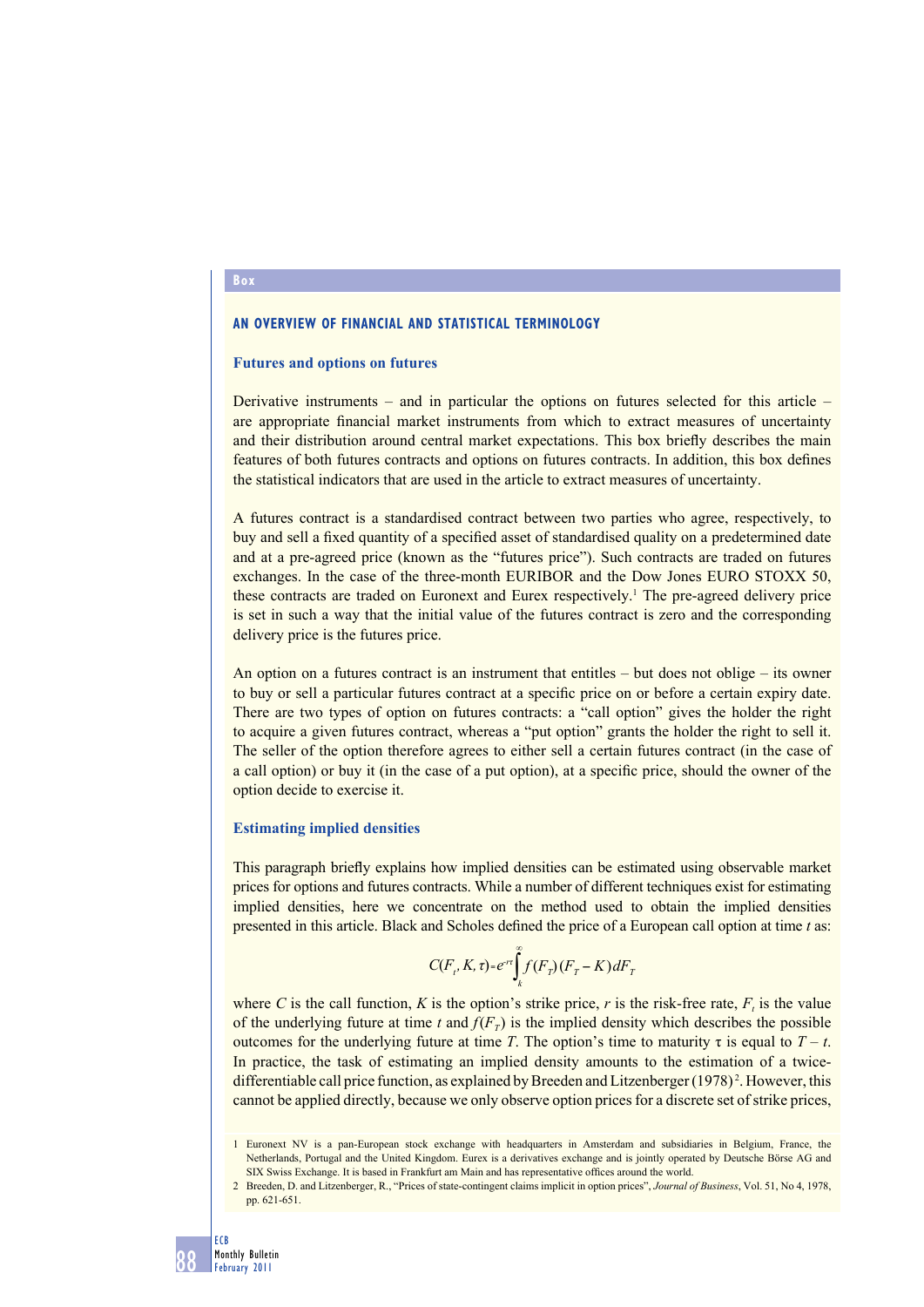The information content of option prices during the financial crisis

rather than a twice-differentiable continuum. In fact, taking the second derivative of a call price function estimated directly, interpolating through the discrete set of data on option premia and strike prices can sometimes lead to unstable or inaccurate implied densities. Instead, Bliss and Panigirtzoglou<sup>3</sup> have suggested that smoother results might be obtained if the data on option premia and strike prices are transformed into implied volatility delta values prior to interpolation. The implied volatility is calculated by reversing the Black-Scholes formula in the sense that, given an observed option price, a value for volatility can be found that produces an option price which corresponds to the market price. The delta of an option measures the rate of change in the option price relative to changes in the underlying asset price. For example, with call options, a delta of 0.4 means that for every increase of one unit in the underlying asset, the call option will increase by  $0.4$  unit. For call options, the delta is always defined in the  $[0, 1]$  interval, whereas for put options, it is defined in the  $[-1, 0]$  interval.

# **Statistical moments and percentiles**

The mean and variance of the implied density are known as the first two statistical moments. They provide information on both the central tendency and the width of a probability density function. The square root of the variance is the standard deviation. Skewness and kurtosis are the third and fourth moments and also provide information on the shape of the density.

Skewness is a measure of the asymmetry in the shape of a given probability density function. Skewness can be positive or negative. A negative skew occurs when the tail to the left of the implied density is longer than that to the right, reflecting the fact that more market participants expect interest rate values to be above the mean than below it. A positive skew, with a longer tail to the right of the probability density function, means the opposite. A zero value indicates that the values are evenly distributed on both sides of the mean, typically (although not necessarily) implying a symmetrical density.

Kurtosis is a measure of the "peakedness" of a probability density function. Higher kurtosis means that much of the variance is the result of infrequent but extreme changes, as opposed to frequent but modest changes. Economically speaking, kurtosis quantifies the likelihood that market participants attach to more extreme outcomes, compared with outcomes at the centre of the density.

A percentile is the value of a variable below which a certain percentage of the observations fall. So, the tenth percentile is the value below which 10% of the observations may be found. The fiftieth percentile divides the probability density function into two halves of equal mass and is equivalent to the median of the distribution.

The option's implied density function offers greater insight into the changes expected by market participants in the value of an underlying asset than commonly used measures (such as futures) that capture only the market consensus as regards expectations. For example, the width of an implied density function around its central value designates the range of expected prices to which some non-zero probability has been attached, thereby providing an indication as to the level of uncertainty surrounding the expected central value at a given point in time.

3 Bliss, R. and Panigirtzoglou, N., "Testing the stability of implied probability density functions", *Journal of Banking and Finance*, Vol. 26, 2002, pp. 381-422.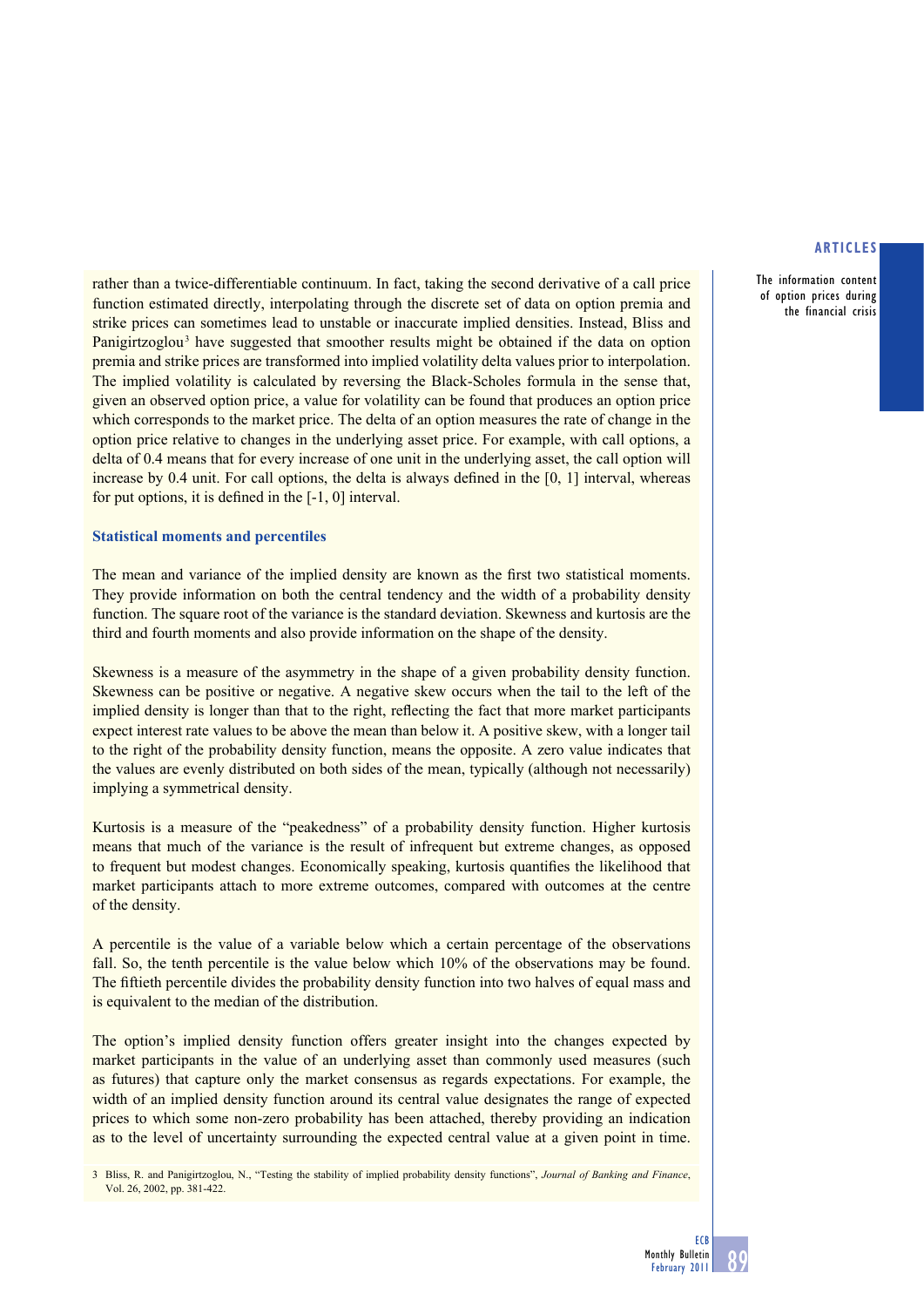In statistical terms, this uncertainty is captured by the standard deviation of the implied density. In addition, it is often the case that a probability density function is asymmetric; that is to say, different probability masses are assigned to outcomes above and below the central expectation. In statistical terms, this asymmetry is captured by the skewness of the density. A positive skew points to a perception that outcomes are more likely to be below the central expectation than above it. A negative skew, on the other hand, indicates the opposite. Furthermore, in periods of financial stress, market participants may consider more extreme outcomes to be more likely than outcomes in the centre of the density. The kurtosis of the density quantifies this tendency.

The techniques presented in the next few sections concern measures of uncertainty used for assessing market expectations as regards future developments in a short-term interest rate (the three-month EURIBOR) and a euro area stock price index (the EURO STOXX 50 index). These indicators have been selected because the higher levels of liquidity in these markets allow the extraction of signals from a large number of individual trades on a daily basis.

The forward-looking nature of option prices makes them suitable for the extraction of expectations and the quantification of uncertainty. Using all the available data relating to the prices of all appropriate options (see below), such as interest rate futures, from a given day, it is possible to summarise this wealth of information within a probability distribution representing the full range of expectations for an interest rate for a given period in the future.

Chart 1 illustrates two stylised examples of such implied densities, using expectations for the three-month EURIBOR three months ahead calculated on two different dates. Although these two implied densities have the same mean and the same standard deviation three months ahead, the uncertainty around the mean differs starkly. The implied density function mapped in blue is positively skewed, meaning that more market participants expect interest rate outcomes to be below the mean than above it. By contrast, the red implied density function is negatively skewed, meaning that the mass of the density is more concentrated around the higher interest rates, thus reflecting the fact that more market

participants expect interest rate outcomes to be above the mean than below it. This difference in shape is explained by the variation in market expectations and levels of uncertainty on the two given dates.

As this implied density function presents the risk-neutral probability (i.e. the probability independent of whether investors are risk-averse or risk-seeking) that the market ascribes to all possible outcomes, it provides a quantitative measure of the market's assessment of the risks surrounding the futures rate, in terms of both magnitude and directional bias. The implied density is, however, only an approximation of real expectations, because risk aversion is not observed and hence not taken into account.

### **Chart 1 Implied density functions for two selected dates**

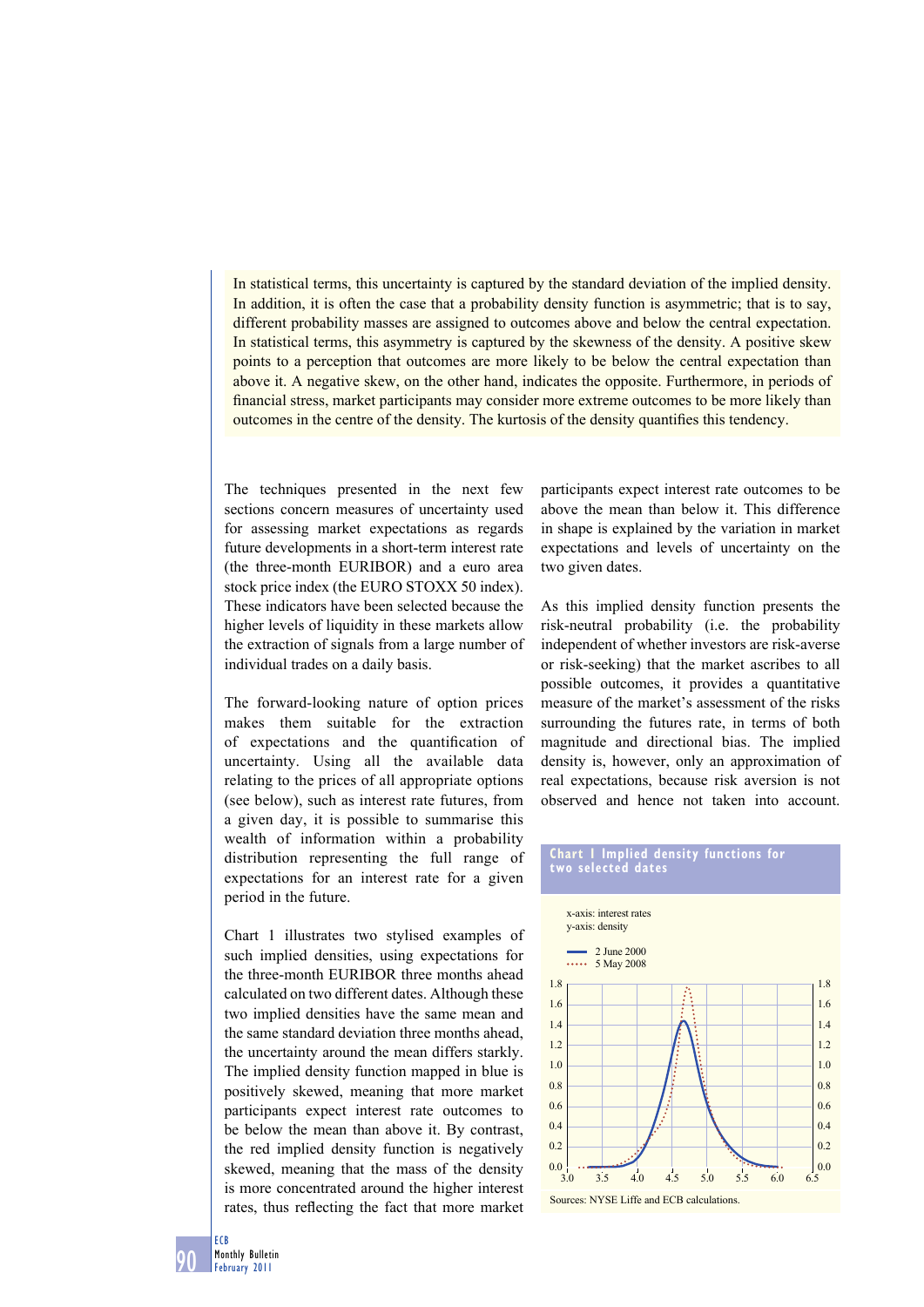The information content of option prices during the financial crisis

This implied density function can be derived by using a variety of different methods. Empirical evidence has shown that although these methods might differ as regards the tails of the densities, there is generally no major difference when comparing the central sections of the estimated implied probability density functions. Owing to its robustness and stability, the technique that was selected from all of those available in order to derive the implied densities for this article was a non-parametric technique.<sup>3</sup>

### **HOW TO MAKE MEASURES OF UNCERTAINTY COMPARABLE OVER TIME**

Various types of options on futures contracts with a fixed expiry date are traded on a daily basis for the three-month EURIBOR and the Dow Jones EURO STOXX 50. In 2009 around 100,000 options on futures were traded on Euronext, producing an average daily trading volume of around 500 contracts. Each of these contracts expires on the same day as the underlying futures contract. In general, the closer the expiry date of the option contract – i.e. the closer the "future" is to the present – the lower the degree of uncertainty about the possible outcome of the underlying future. Thus, the level of uncertainty embodied in the implied probability density also tends to decline as the expiry date approaches. Consequently, very little trading, if any, takes place on the days immediately prior to the expiry date. More importantly, the resulting time pattern of a decreasing density width makes it misleading to compare implied densities relating to the same fixed expiry contract over time. A solution generally applied to allow the comparison of implied densities over time is to estimate "constant maturity implied probability density functions". By means of interpolation, one constructs an artificial measure that provides a signal on a daily basis for a period in the future, which is typically fixed at a horizon of three, six or nine months, one year, or one and a half years. These interpolations allow the analysis of a meaningful economic signal by correcting the

general pattern that uncertainty typically declines the closer the expiry date gets to the present. This interpolation is performed across the implied volatilities of contracts with the same delta (i.e. the same rate of change in the option price relative to changes in the underlying asset price) but different maturities (see the box). The final schematic principle of this interpolation is shown in Chart 2, which shows an interpolation of a six-month constant maturity implied density on 27 October 2009. The discussion in the remainder of this article is based on interpolated constant maturity densities.

By plotting together all the daily three-month constant maturity implied density functions from the initial trading day on 13 January 1999 to the present day in a three-dimensional space

3 For a detailed description of the underlying methodology used to construct the implied probability density functions, see de Vincent, R. and Puigvert Gutiérrez, J.M., "A quantitative mirror on the EURIBOR market using implied probability density functions", *Working Paper Series*, No 1281, ECB, 2010.

#### **Chart 2 Interpolation to obtain a six-month constant maturity probability density function on 27 October 2009**



**ECB**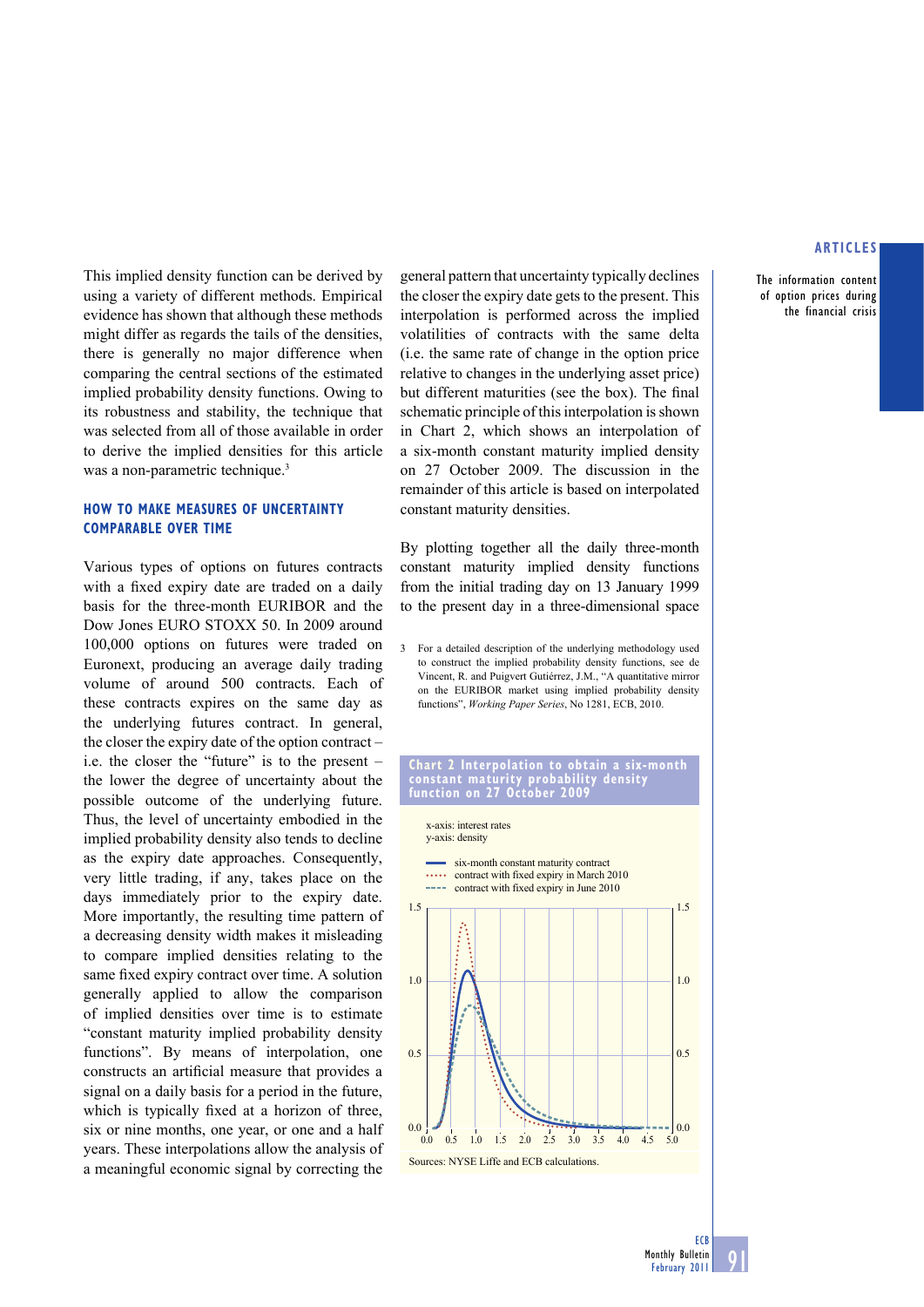(see the first part of Chart 3), it is possible to demonstrate the evolution of the three-month constant maturity implied density function over time, showing interest rate expectations on one dimension, density on another and time on the third. Not only do the densities vary in terms of their central expectations, but their width and skewness also change significantly over time, indicating periods of varying uncertainty and asymmetry in expectations. In particular, the way these densities changed during the financial crisis can be observed in the second part of Chart 3.



# **WHICH OPTIONS SHOULD BE USED FOR THE DERIVATION OF IMPLIED DENSITIES?**

The trading of options most commonly involves call and put options with a strike price higher and lower respectively than the current underlying futures price; these are known as "out-of-the-money" calls and puts. These options tend to be more liquid than puts and calls respectively with the same strike price (i.e. "in-the-money" puts and calls) and are therefore more representative. Hence, the implied densities are best constructed by using only those option prices which are either "out of the money" or "at the money" (the latter being options for which the current forward price of the underlying asset is equal to the strike price of the option).

In addition, three other types of data quality check are performed on the price data. First, as a basic plausibility check, any option prices that are either equal to zero or negative in value are excluded. Second, according to option pricing theory, a call price function should be both monotonic and convex in order to yield non-negative probability estimates. Thus, any option prices that do not allow these requirements to be met are also excluded. Third, if after the application of the preceding two filters, there are fewer than three "out-of-the-money" option prices for a particular expiry date (that is to say, too few observations are available), no implied probability density function will be estimated for that expiry date. Although it very much depends on the fixed expiry contract and the trading day, around 40% of the options initially chosen are ultimately excluded.

Finally, a considerable caveat needs to be added for the interpretation of signals extracted from contracts dependent on interest rate forecasts or expected economic developments. Indeed, asset prices and the relevant option contracts might temporarily be influenced by non-fundamental factors, which include technical features of the specific markets or temporary imbalances between different types of agent. Crucially,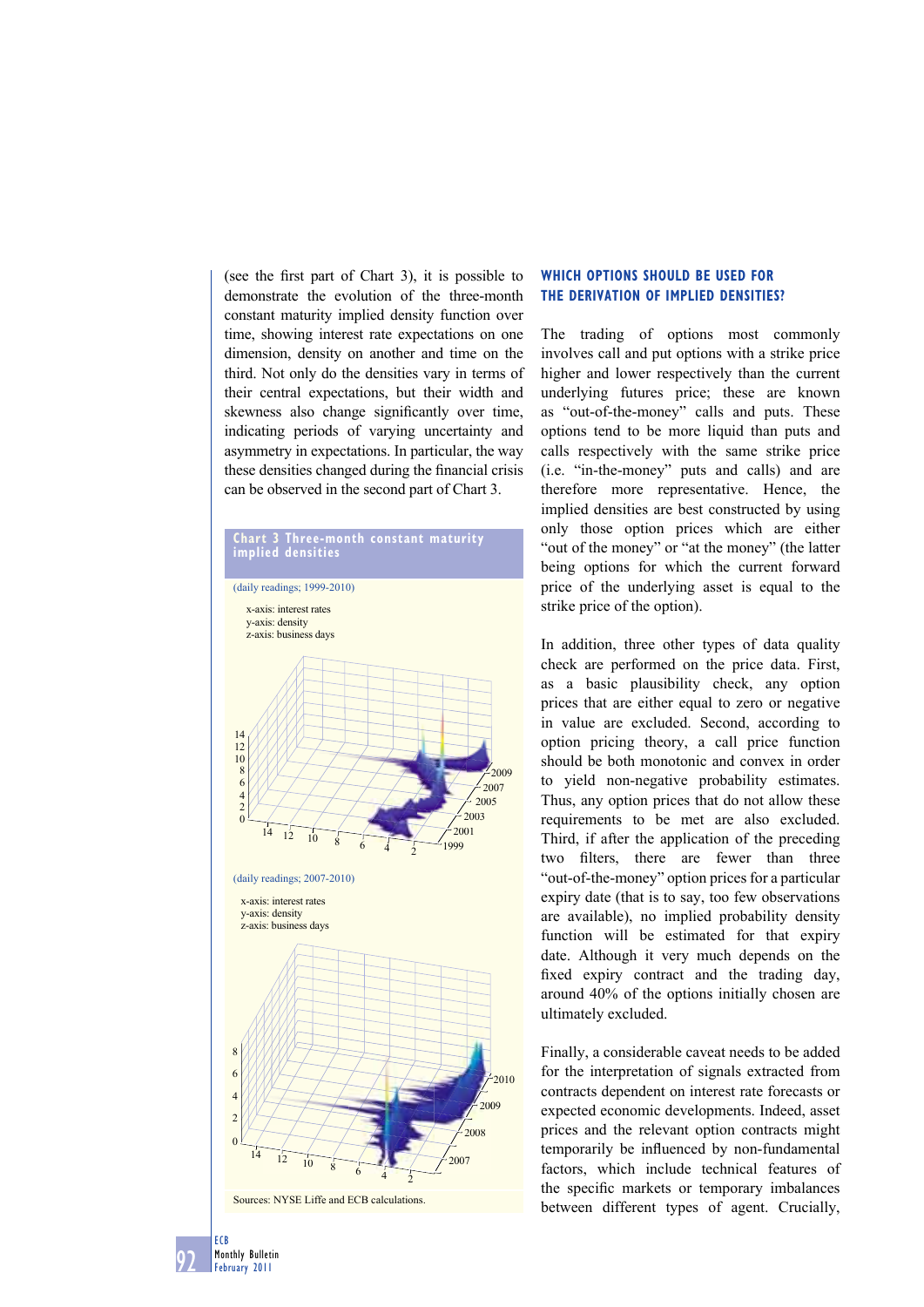The information content of option prices during the financial crisis

such "distortions" need to be taken into account for the purposes of the economic interpretation of the signal. (See Section 3 for some examples taken from the financial crisis.)

# **3 MONEY MARKET EXPECTATIONS AND UNCERTAINTY DURING THE FINANCIAL CRISIS**

This section applies the density estimator to the three-month EURIBOR – i.e. an interest rate on unsecured funds. It discusses developments in market expectations during the crisis as regards the future path of this interest rate and highlights their information content. This short-term interest rate serves as an example, while a more comprehensive picture is obtained when interest rate expectations are monitored for a number of instruments and maturities.

Implied densities calculated for several horizons in the future provide a quick overview of market expectations at a certain point in time and may provide additional information for the central bank. Chart 4 depicts the probability of various outcomes for the three-month EURIBOR over the coming year. The solid line shows the actual path of the three-month EURIBOR in recent months. The fan chart shows expectations as regards the future outcome, as derived from the implied densities for the coming year. Each band of the fan chart represents 10% of the expectations. The central band predicts a gradual increase in the three-month EURIBOR over time. The width of a band increases with the expectation horizon owing to the greater degree of uncertainty surrounding outcomes at more distant points in time. The bands above and below the central band may also differ in terms of their width. Indeed, in Chart 4, bands are clearly wider above the central expectation, indicating that the risk of greater changes in the interest rate is currently considered to be tilted more to the upside than the downside. This is directly related to the skewness of the underlying implied densities, as can be seen from the implied density in Chart 5 which reflects the expectation three months ahead recorded on 14 January 2011 (see the dashed green line in the second part of the chart).



**Chart 4 Three-month EURIBOR and expectations** 

**thereof over the coming year**



In normal times, this type of measure provides information on the range of expectations formulated by market participants with regard to future policy rate decisions. However, the financial crisis has biased the information that can be extracted from EURIBOR rates for two reasons. First, there were times during the crisis when interest rates on unsecured funding carried a considerable risk premium (i.e. the minimum compensation market participants require to take on the risk of providing such funding), thereby affecting the level of the EURIBOR. Second, uncertainty surrounding future developments in this risk premium led to heightened concerns about future EURIBOR levels. Overall, although the implied densities are derived using a risk-neutral approach, they capture risk by reflecting the presence of heightened risk aversion and the risk premium contained in the EURIBOR. This implies, therefore, that such implied densities contain valuable information about money market tensions.

Chart 5 presents implied densities for the three-month EURIBOR three months ahead on different days during the financial crisis.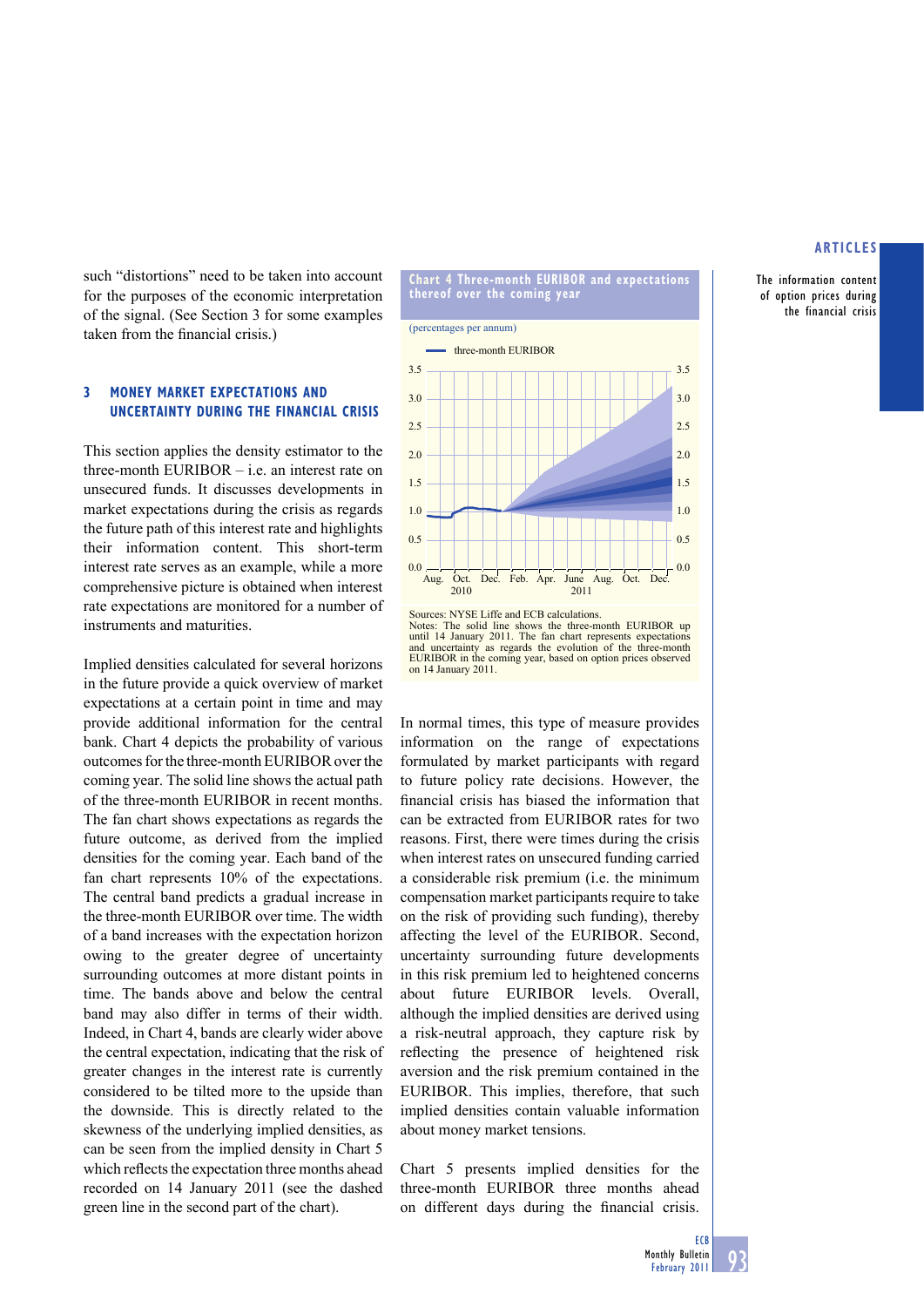

The densities show considerable differences over time, driven by changing expectations about both future policy rate decisions and the risk premium contained in the EURIBOR. The density in June 2007 (see the thick blue line) shows that, before the crisis, expectations were more highly concentrated around a small set of likely outcomes. At the start of the crisis in August 2007 (dotted red line), uncertainty, as observed from the width of the density, increased substantially. The mean and width increased owing to the heightened risk premia and related uncertainty respectively. Later, the mean increased further with the policy rate increase of July 2008. At the time of the first policy rate cut in October 2008 (thin blue line), following on from Lehman Brothers' collapse, uncertainty about future EURIBOR rates reached a very high level. The market consensus view, as measured by the mean, had already decreased by that point compared with one month earlier (dashed green line), thereby reflecting expectations of policy rate cuts. Market conditions gradually improved from then on as a reaction to the non-standard measures implemented by the Eurosystem in

response to the elevated pressures in funding markets and sequential policy rate cuts. This tendency continued up until the sovereign debt crisis of spring 2010. In April 2010 (thick blue line) the density was asymmetric with a long tail to the right, implying that market participants considered substantial increases in the three-month EURIBOR to be likely over the coming months, and more so than decreases of an equal size. In the context of the crisis, this increasing likelihood attached by market participants to higher EURIBOR rates was most likely driven by an expectation that an increase in the risk premium was more likely. This asymmetry became significant at the height of the sovereign debt crisis (dotted red line), with more participants expecting strong upward movements in the rate – in other words, adverse money market outcomes and high risk premia. By comparison, the density in January 2011 (dashed green line) showed less asymmetry, reflecting a decrease in the uncertainty surrounding the risk premium, and had shifted towards somewhat higher interest rates, following developments in money market rates, but uncertainty remained elevated overall.

94 ECB Monthly Bulletin February 2011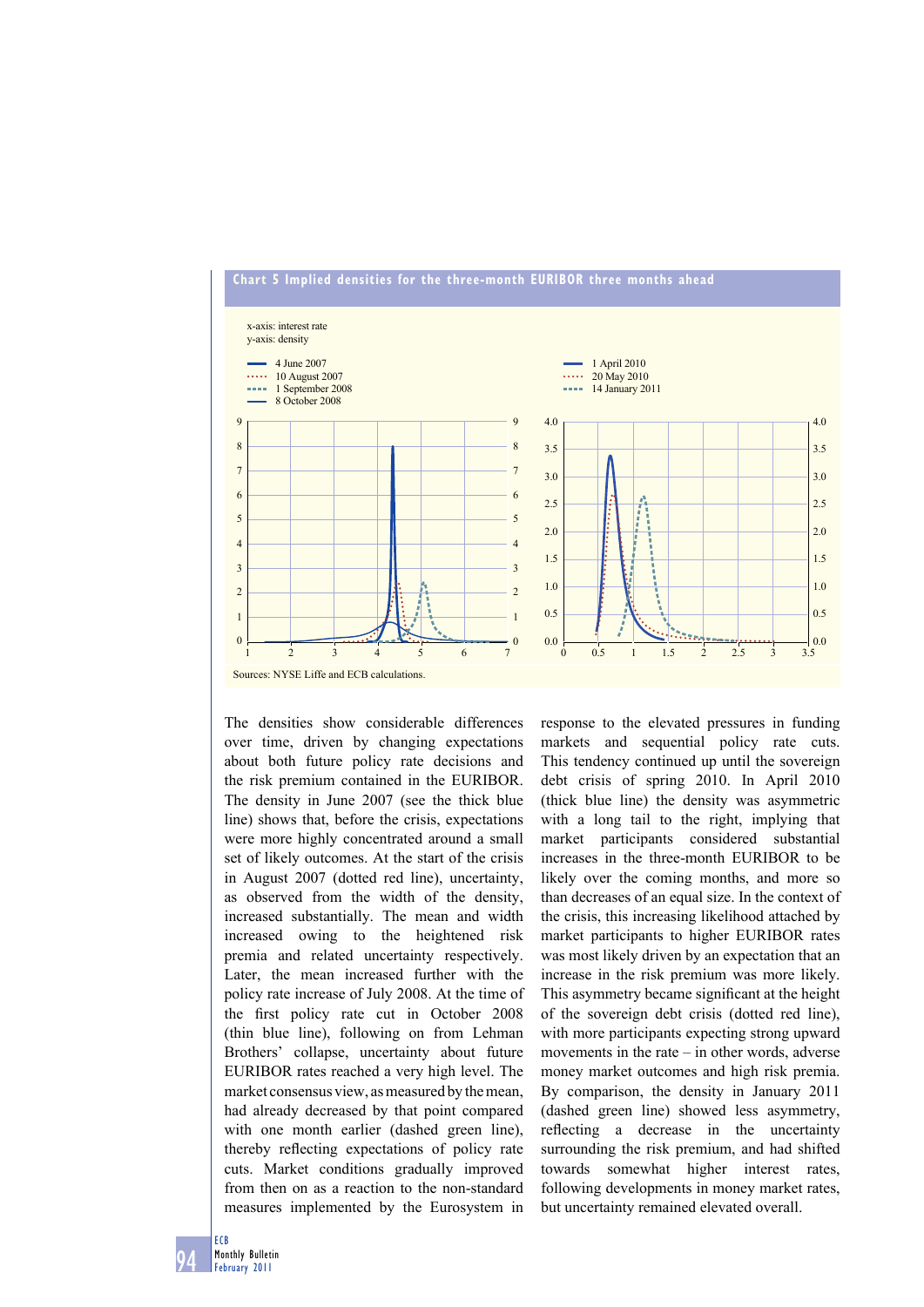The information content of option prices during the financial crisis

As explained in Section 2, the degrees of uncertainty and asymmetry are captured respectively by the standard deviation and the skewness of a density function. A third indicator, kurtosis, reflects the likelihood attached by market participants to extreme outcomes. Chart 6 presents the entire history of these descriptive statistics, which quantify developments in individual implied densities (such as those in Chart 5) and facilitate their comparison over time. If we focus once again on the period of the financial crisis, developments in the implied densities at this time clearly stand out.

The statistics provide valuable information about the money market situation and the impact of policy measures. Standard deviation, as a measure of uncertainty, captures well the critical moments of the crisis. Standard deviation increased with the onset of market tensions in the summer of 2007, after reaching a historically low level in early 2007. At the time of Lehman Brothers' collapse, it jumped to an extremely high level. Following a series of policy rate cuts and non-standard measures implemented by the Eurosystem, and also following similar actions at the global level, standard deviation gradually began to normalise.4 This shows how these indicators could also be used to assess the impact of nonstandard measures and related announcements. At the time of the sovereign debt crisis in May 2010, standard deviation showed another sharp rise.

Skewness also increased during the financial crisis, becoming particularly pronounced after 2009, and reached extreme levels during the sovereign debt crisis. This implies that market participants considered strong upward movements in the three-month EURIBOR to be both more likely than downward movements of an equal size and more likely than before, reflecting adverse expectations as regards future money market developments. The related higher probability attached to extreme outcomes also drove the high kurtosis observed. Furthermore, these statistics show that as policy rates



approached their trough, skewness (and kurtosis) mirrored market tensions more closely than did standard deviation. The events of early May 2010 also triggered swift policy responses by euro area fiscal and monetary

4 During the period from 8 October 2008 to 7 May 2009 ECB policy rates were cut by 2.25 percentage points. A series of non-standard measures were introduced, which included a move to a fixed rate tender procedure with full allotment in weekly refinancing operations, measures to improve liquidity in certain short-term foreign exchange markets, the expansion of the collateral framework, the enhancement of the provision of longer-term refinancing and a purchase programme for covered bonds.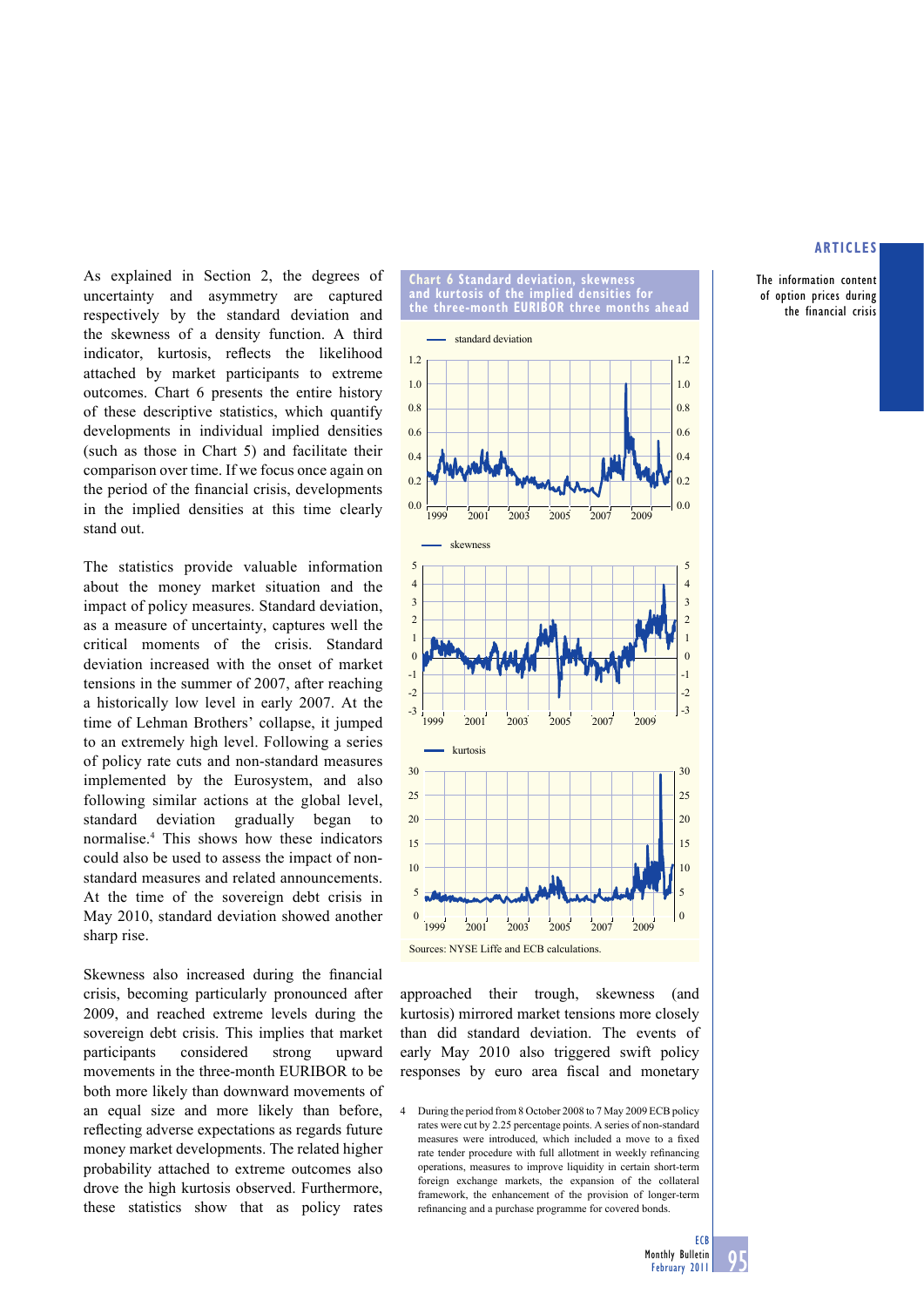policy authorities, leading to the normalisation of both skewness and kurtosis.5

Classifying densities, and thus the expectations they represent, as either exceptional or revealing requires a benchmark that can be considered neutral. The normal density is a natural candidate for a neutral benchmark with which to compare implied densities. Statistically, with the normal density, expectations are symmetrical around the mean, reflecting the fact that there is no information available to participants that would lead them to believe that a change in one direction was any more likely than a change in the other, or that larger changes had become particularly likely (i.e. the skew is zero and the kurtosis equals three). Yet the empirical financial literature has shown that financial prices are often not distributed in line with the normal density. Chart 7 illustrates the history of six density percentiles as horizontal lines, along with





Sources: NYSE Liffe and ECB calculations.

Notes: Each daily observation equals the observed percentile subtracted from the mean of the six percentiles for that day and divided by the standard deviation of the six percentiles for that day. The horizontal lines represent their expected values, based on the standard normal distribution.

the values expected for them according to the normal density. The percentiles, selected from the centre of the density, are expected to be close to the normal density values. Any substantial or persistent deviations would be an indicator of exceptional developments in expectations. For example, the persistent deviation by several of the percentiles away from their expected value – a phenomenon which was observed from mid-2009 and continued into  $2010 - \text{confirms}$ the exceptional nature of the developments in expectations, as discussed above.

# **4 STOCK MARKET EXPECTATIONS AND RISKS DURING THE FINANCIAL CRISIS**

Measures of the level of risk in the stock market, as perceived by investors, help with the assessment of stock market developments. By extracting implied densities from stock market index options, one can gauge market participants' perceptions of both stock market uncertainty and the balance of risks with regard to future stock market performance. In the context of the financial crisis, such measures were crucial, providing indications of the perceived fragility of overall stock market conditions and signalling potential risks to financial stability.

As an overview, Chart 8 shows the evolution of the euro area stock market index and the risks associated with it at the three-month horizon since the beginning of 2008, with the percentiles of the implied density reflected in different colour bands. As is evident from the chart, uncertainty remained high throughout

5 On 10 May 2010 the ECB – with a view to restoring the conditions necessary for the effective conduct of a monetary policy oriented towards price stability in the medium term and, in particular, with a view to supporting the transmission mechanism for monetary policy – announced the introduction of several measures, among them interventions in the euro area public and private debt securities markets (under the Securities Markets Programme), the reactivation of swap lines with the Federal Reserve and the introduction of additional liquidity-providing operations. For a more detailed exposition of the ECB's measures at the various stages of the crisis, see the article entitled "The ECB's response to the financial crisis", Monthly Bulletin, ECB, October 2010.

96 ECB Monthly Bulletin February 2011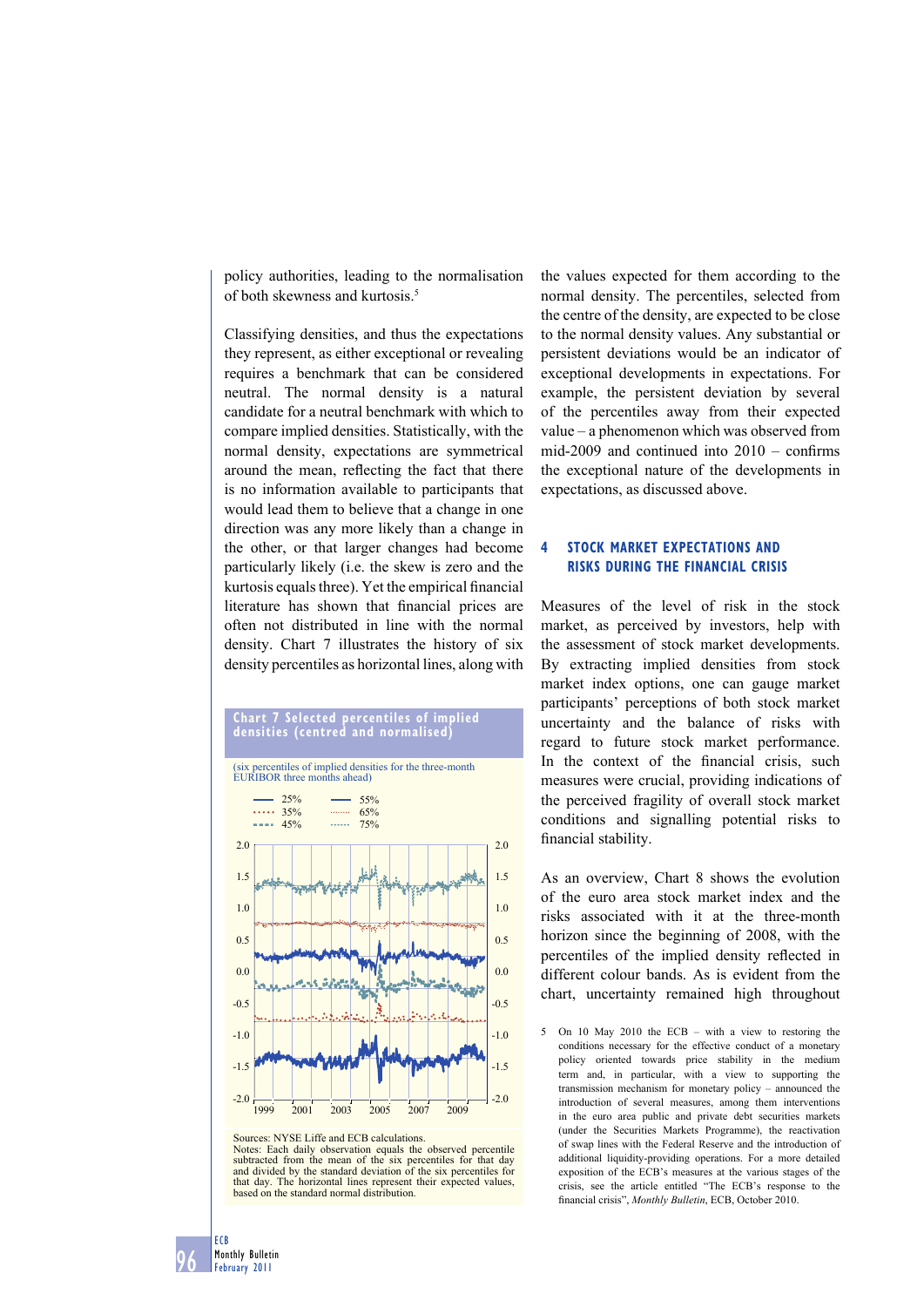The information content of option prices during the financial crisis



**Chart 8 Evolution of expectations for the EURO STOXX 50 index three months ahead** 

**since the beginning of 2008**



the crisis and downside risks to the future stock market index were present for most of the period. To illustrate this in greater detail, the remainder of this section discusses the evolution of perceived risks during two specific episodes of financial distress: the intensification of the financial crisis in the autumn of 2008 and the euro area sovereign debt crisis in May 2010.

# **THE INTENSIFICATION OF THE FINANCIAL CRISIS IN AUTUMN 2008**

During the summer of 2008 concerns mounted among investors regarding the health of the international financial system, and in particular that of major US financial institutions, culminating in the events of September of that year. Amid strong risk aversion, global financial markets experienced unprecedented volatility, with exceptionally large daily stock price movements becoming fairly frequent.<sup>6</sup>

To gauge the evolution of market sentiment, Chart 9 depicts implied densities for the EURO STOXX 50 index at three points in time: at the end of August 2008 (blue line);



**Chart 9 Estimated probability density** 

on 15 September 2008 (dotted red line), when the collapse of Lehman Brothers was first announced; and on 17 December 2008 (dashed green line), after the last step in the Federal Reserve's most recent easing cycle. Three main features can be inferred from Chart 9. As regards the central tendency, the expected value of the index, as projected three months ahead, fell by around 1,000 points between the first and last of the three dates in line with the process of stock market correction then under way.

Importantly, however, the estimation of implied densities also allows an assessment of the evolution of the perceived risks underpinning expectations revised in line with the market correction. For example, in addition to gradually moving to the left, the densities also became "wider" as the range of possible outcomes gradually expanded. This suggests that the downward correction in the actual and expected index level was also accompanied by

6 See the box entitled "Abnormal volatility in stock markets", *Monthly Bulletin*, ECB, November 2008.

Sources: Bloomberg and ECB calculations.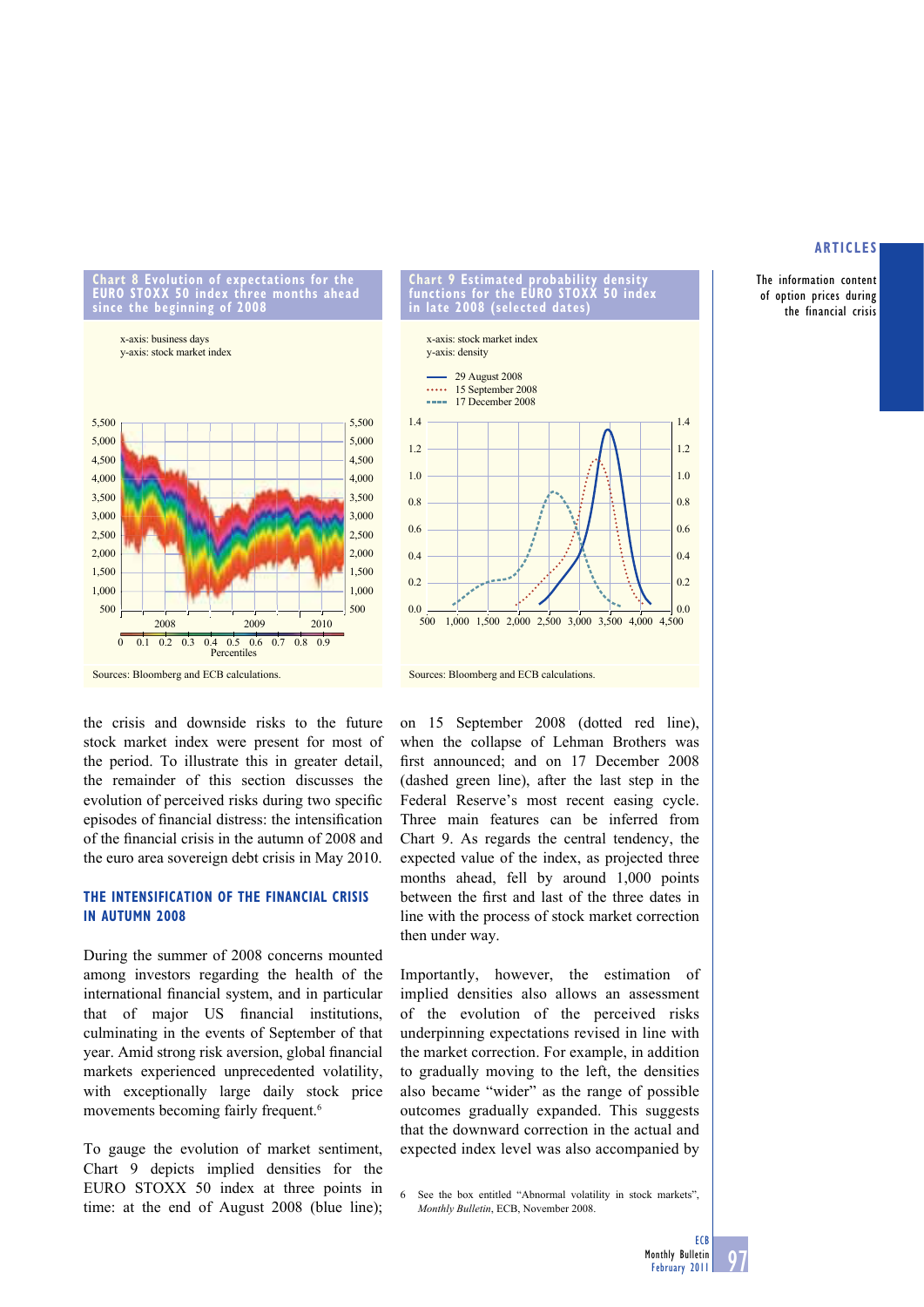an increase in uncertainty. More technically, the standard deviation of the density increased significantly as the financial and economic crisis intensified.

Furthermore, the densities in Chart 9 also show that in addition to the expected index level and the uncertainty surrounding it being revised as the crisis progressed, the asymmetry of the densities also increased. Specifically, it can be seen that the probability assigned to values lower than the central tendency clearly rose gradually over time relative to that assigned to values higher than the central tendency. In other words, downside risks tended to dominate these densities. More technically, the densities became more negatively skewed, which suggests that, in addition to the downward revision of the expected value of the EURO STOXX 50 index, investors considered it likely that the actual corrections would be stronger than the central expectation.

# **THE SOVEREIGN DEBT CRISIS IN THE EURO AREA IN THE SPRING OF 2010**

Advances in major stock markets during March and most of April 2010, when stock price indices stood at record highs for the year, were reversed in late April and May 2010 as a result of the intensification of the euro area sovereign debt crisis (caused by the Greek crisis, the downgrading of the credit ratings of Portuguese and Spanish debt by some agencies, etc.).<sup>7</sup> Although euro area financial stock prices were the first to be affected, reflecting concerns about possible write-downs on banks' portfolio holdings of euro area government debt securities, the decline in stock prices spread to euro area non-financial stock prices as tensions intensified. It also spread beyond the euro area, particularly to the United States.

Although the market tensions that characterised the sovereign debt crisis had different origins to those observed in the autumn of 2008, the change in market sentiment and the surge in risk aversion among investors were once again fairly strong.



Chart 10 illustrates the changes in investors' uncertainty since late March 2010. First, an improvement in the outlook for global economic activity from the beginning of the year led to advances in major stock price indices, and so, in line with improved market sentiment, by late March 2010 (see thick blue line) stock market uncertainty at all horizons was significantly lower than the average level for the period from September 2008, when the crisis intensified, to April 2010 (see thin dotted red line). However, increasing concerns about the sustainability of public finances in some euro area countries changed that scenario. Stock market uncertainty rose gradually over the course of April and early May 2010, amid acute disruptions in some financial market segments, and surged well above average levels. The swift policy reactions of European institutions, as well as the additional

<sup>7</sup> For additional details, see the box entitled "Developments in financial markets in early May", *Monthly Bulletin*, ECB, June 2010.